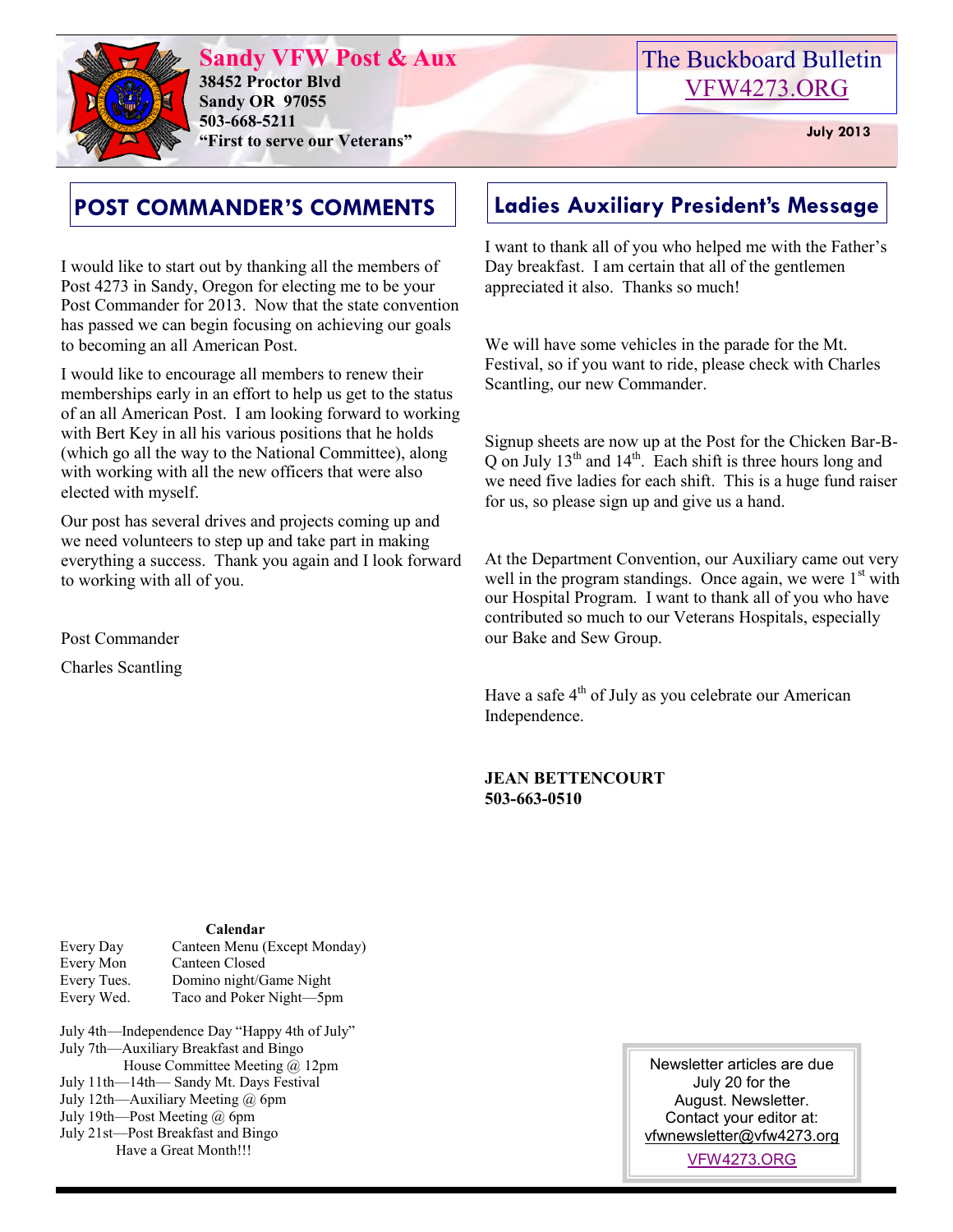# **POST CHAPLAIN COMMENTS**

"Blessed be the God and Father of our Lord Jesus christ, who has blessed us with every spiritual blessing in the heavenly place in Christ." {EPHESIANS 1:3}

If anyone knows of a member that is home-bound or in need of a visit please call the Post Chaplain  $@{503}$ 668-4849.

#### **POST SERVICE OFFICER NEWS**

## **Portland Vet Center**

The Portland Vet Center is a great facility that offers a verity of resources to veterans. Their goal is "that every eligible veteran receives the highest quality service possible, and t make sure that everyone of our veteran clients be able to lead more fulfilled, productive live."

> Individual counseling Group Counseling Marital and family counseling Sexual trauma counseling Bereavement counseling

Information and referrals to community and local DVA resources PTSD counseling

Portland Vet Center 1505 NE 122nd Ave. Portland, OR Phone: {503} 668-5361

# **The Auxiliary Chaplain**

**Judy Gascon 503 668 3748**

For the first time since I took the office of Chaplain, in 2010, I have no illnesses or deaths to report. God bless you all, take care.

### **JUDY GASCON**

**503-668-3748**

# **QUARTERMASTER COMMENTS**

The Post needs help with its computer system. We need someone who understands and likes to work with computers, we need you for a few hours a week.

Please call or email Bill Miller at his email address quartermaster.vfwpost4273@frontier.com

Thank you, **Quartermaster** Bill Miller

| Post Officers        |                          | $2013 - 2014$ | <b>Ladies Auxiliary Officers</b> |                  |  |
|----------------------|--------------------------|---------------|----------------------------------|------------------|--|
| Commander            | <b>Charles Scantling</b> |               |                                  |                  |  |
| Senior Vice Cmdr     | James Mitchell           |               | President                        | Jean Bettencourt |  |
| Junior Vice Cmdr     | Paul J Elmore            |               | Sr. Vice President               | Dora Fitzpatrick |  |
| Chaplain             | Melissa Samels           |               | Jr. Vice President               | Wanda Michaels   |  |
| <b>Ouartermaster</b> | William Miller           |               | Treasurer                        | Midge Wadkins    |  |
| Judge Advocate       | John Lamb                |               | Chaplain                         | Judy Gascon      |  |
| Adjutant             | Neil Mortenson           |               | Secretary                        | Kay Gomes        |  |
| Surgeon              | Mark Wolter              |               | Guard                            | Sardi Bowyer     |  |
| 1 year Trustee       | Merle Stewert            |               | Conductress                      | Voriece Blair    |  |
| 2 year Trustee       | Bert Key                 |               |                                  |                  |  |
| 3 year Trustee       | Ken Hershberger          |               |                                  |                  |  |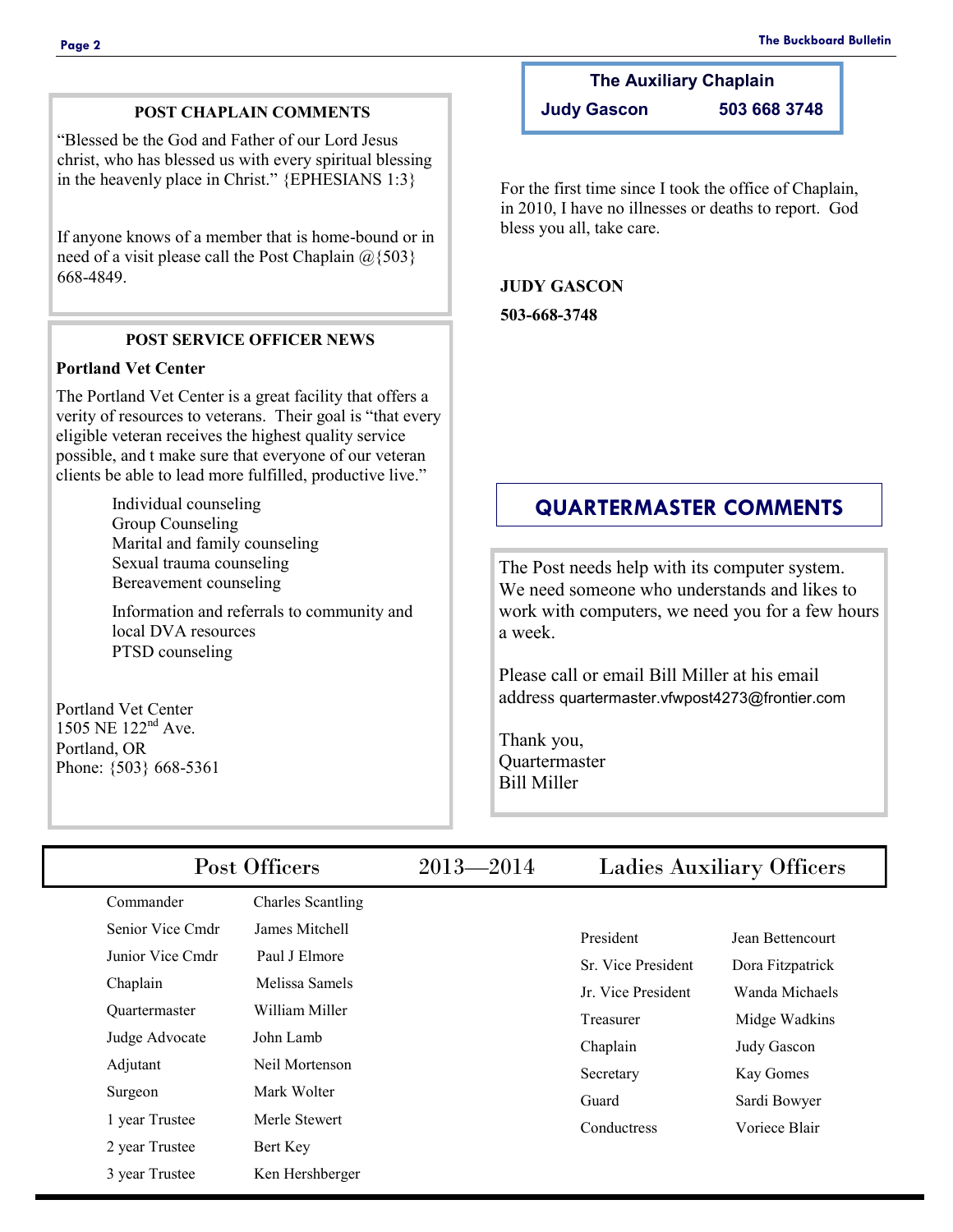## **NOTE FROM THE CANCER CHAIRMAN**

I held a raffle June 2<sup>nd</sup> for cancer and raised \$69.00.

Please remember "THE DIME A DAY JAAR FOR CANCER" it is on the back bar at the post, please just drop your change in it, it all adds up. Thank You.... I hope have everyone has a wonderful summer. Please remember to use your sunscreen. Sun Exposure is the biggest cause of Melanoma and other skin cancers, but early diagnosis and treatment can increase the survival rate from Melanoma.

HAPPY 4TH OF JULY

Voriece, Cancer Chairman.

#### **ISLE OF FLAGS**

We had a fantastic crew for taking care of our flags. I will try to name everyone, but if I miss someone it was not intentional, and I apologize. They are Kit Spitqengel, Pamela Van Horn, Kris and Carol Engblom, John and Jewel Lamb, Dora Fitzpatrick, Dan Copher, Merle Stewert, Gary Lightcap, Leo Johnson, Brenda Truesdale, Jean Bettencourt, Chris Stadstad, Paul and Lora Burly, Asa Way, Ken Hershberger, Charles and Minnie Scantling, Jim Mitchell, Sharkey and Betty haider, Mike Kennedy, Gerry and Kay Gomes, Dee and Ora Woordward, Bob and barbara Johnson and ron Rogers, and of course yours truly.

THANK YOU EVERYONE AND A REALLY HUGE THANK YOU TO ROND ROGERS WITHOUT YOU WE COULDN'T HAVE HAD OUR FLAGS IN PLACE ALL WEEKEND!!!!! We had 29 members 4 non members that worked 204 hours and traveled 738 miles. I'm so very proud of everyone, the flags were beautiful. I hope everyone got to see them.

I want to especially thank Brad Pallock of Mount Hood Cleaners for cleaning and drying our flags for us.

THANK YOU

Voriece Blair

# **Canteen Corner**

We had a great month of June. We had a great Steak and Oyster Dinner that was Hosted by Terri Boyer and Company. Thank you to Bill Miller, Gary Lightcap, Merle Stewert and Clyde Wentworth for Shucking those Oysters. Great Job. The dinner was absolutely wonderful, and a special Thank you for the ones that helped clean up the Kitchen after.

The Auxiliary put on a wonderful breakfast for Fathers Day, we had a great turn out.

July is going to be a very busy month!! We have Sandy Mount Days Festival, which is a BIG week/weekend for the Post/Auxiliary.

Our month begins with as follows;

**"July 4th"** – Independence Day

**July 7th** – Auxiliary will be hosting a breakfast and Bingo, so come join us for a wonderful breakfast and play some Bingo.

House Committee Meeting that begins at 12:00pm

**July 11th thru 14th** –SANDY MOUNTAIN DAYS FESTI-VAL – Come to the Miening Park and grab a great piece of Chicken and Baked Beans from the Chicken booth (**July 13th and 14th)**, Set up by The Post 4273 and our very own Auxiliary. Don't forget to sign up to serve in the Chicken Booth, we need Volunteers. Sign up sheet is at the post in the Canteen. Come join us we have a great time, don't miss out.

**July12th** — Auxiliary Meeting that begins at 6 pm, dinner will begins at 5 pm.

**July 19<sup>th</sup>** – Post Meeting that begins at 6 pm, dinner will begin serving at 5 pm.

**July 21st** — Post Breakfast and Bingo.

Canteen Daily Specials from 3pm to 5 pm

Keystone 12oz can \$1.25

Corona 12oz bottle \$2.50

Thank you for your service You are all appreciated!!!!

Pamela